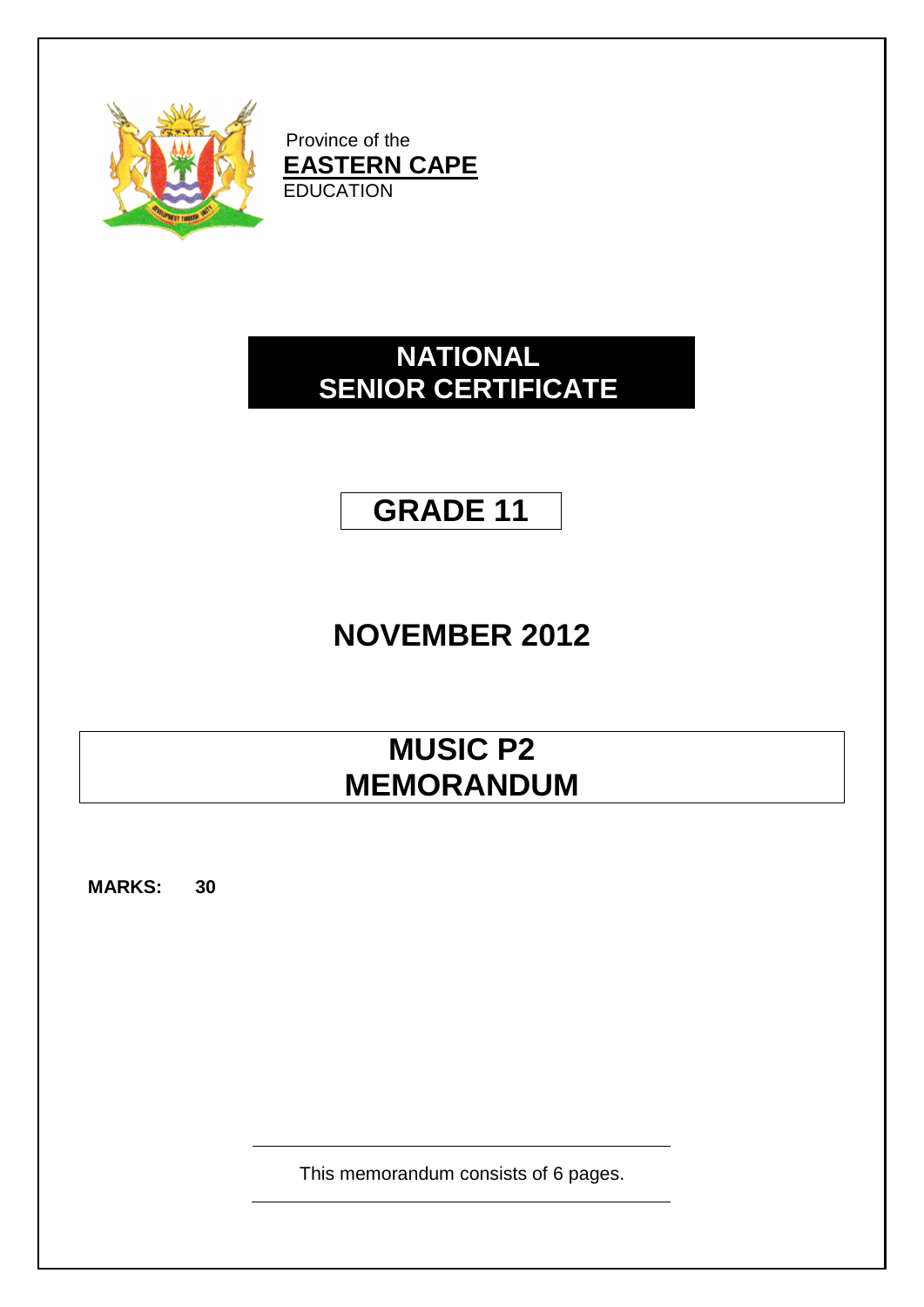#### **SECTION A: AURAL**

#### **QUESTION 1: RHYTHM**

**TRACK 1** (to be played TWICE).

Listen to following THREE tracks and match the correct musical fragment with the music that you hear. Choose from the fragments labelled A, B and C below and write down the letter of the fragment that matches each track

1.1 TRACK 1





1.3 TRACK 3

| <b>Answer:</b> |  |  |  |
|----------------|--|--|--|
|----------------|--|--|--|





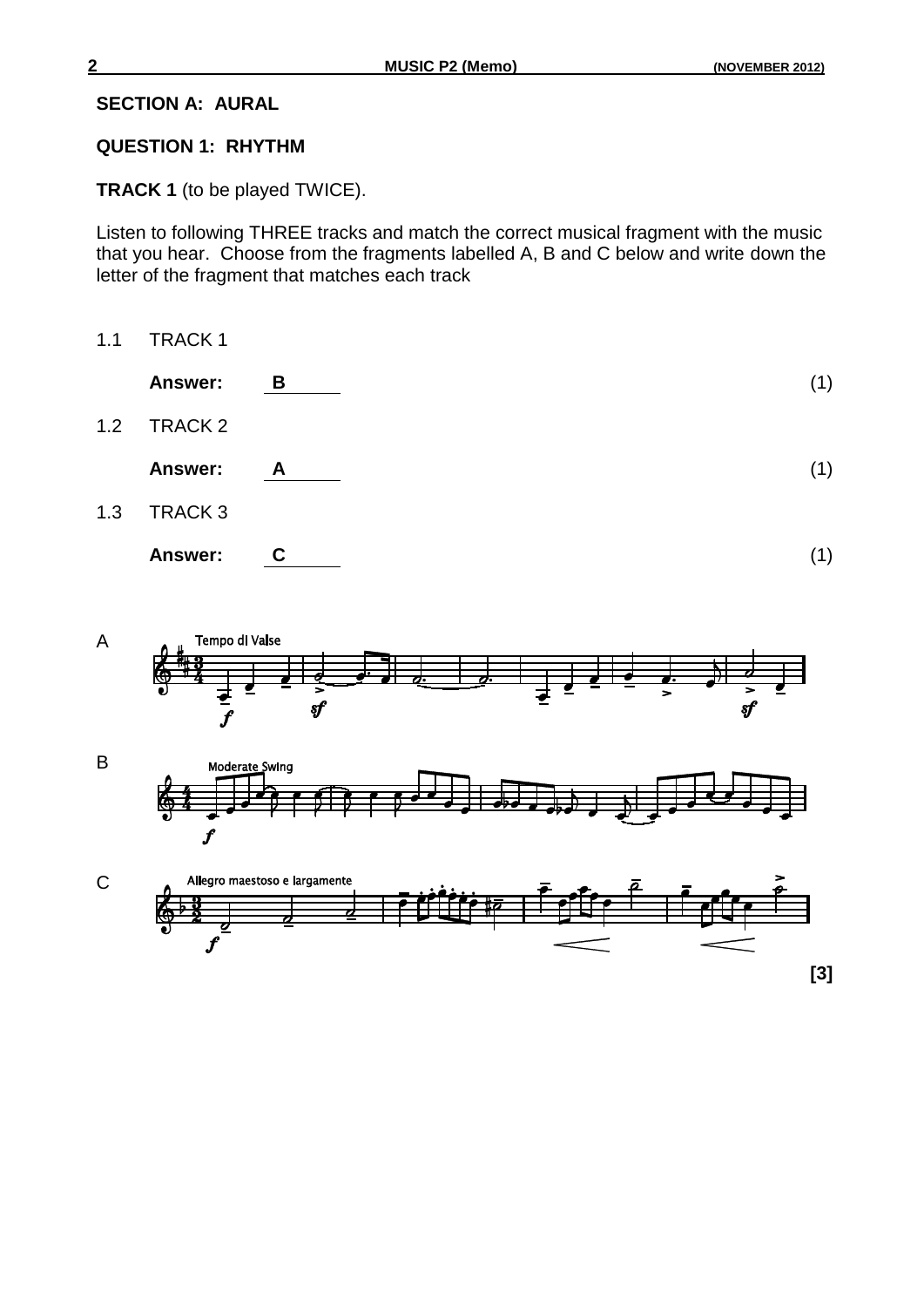#### **QUESTION 2: DICTATION AND CADENCES**

**TRACK 4** (to be played **FIVE** times) Wait 2 – 3 minutes every time after it has been played to give adequate time to complete the answer.

> Minuet in A KV 318g

> > W.A. Mozart







| 2.1 | Fill in the missing notation at (A). |  |
|-----|--------------------------------------|--|
|     |                                      |  |

2.2 Fill in the missing notation in the bass part to form a perfect cadence in the dominant major key at (B). (1*½*)

2.3 Fill in the missing notation in the bass part to form a perfect cadence in the tonic key at (C). (1*½*)

**[5]**

**TOTAL SECTION A: 8**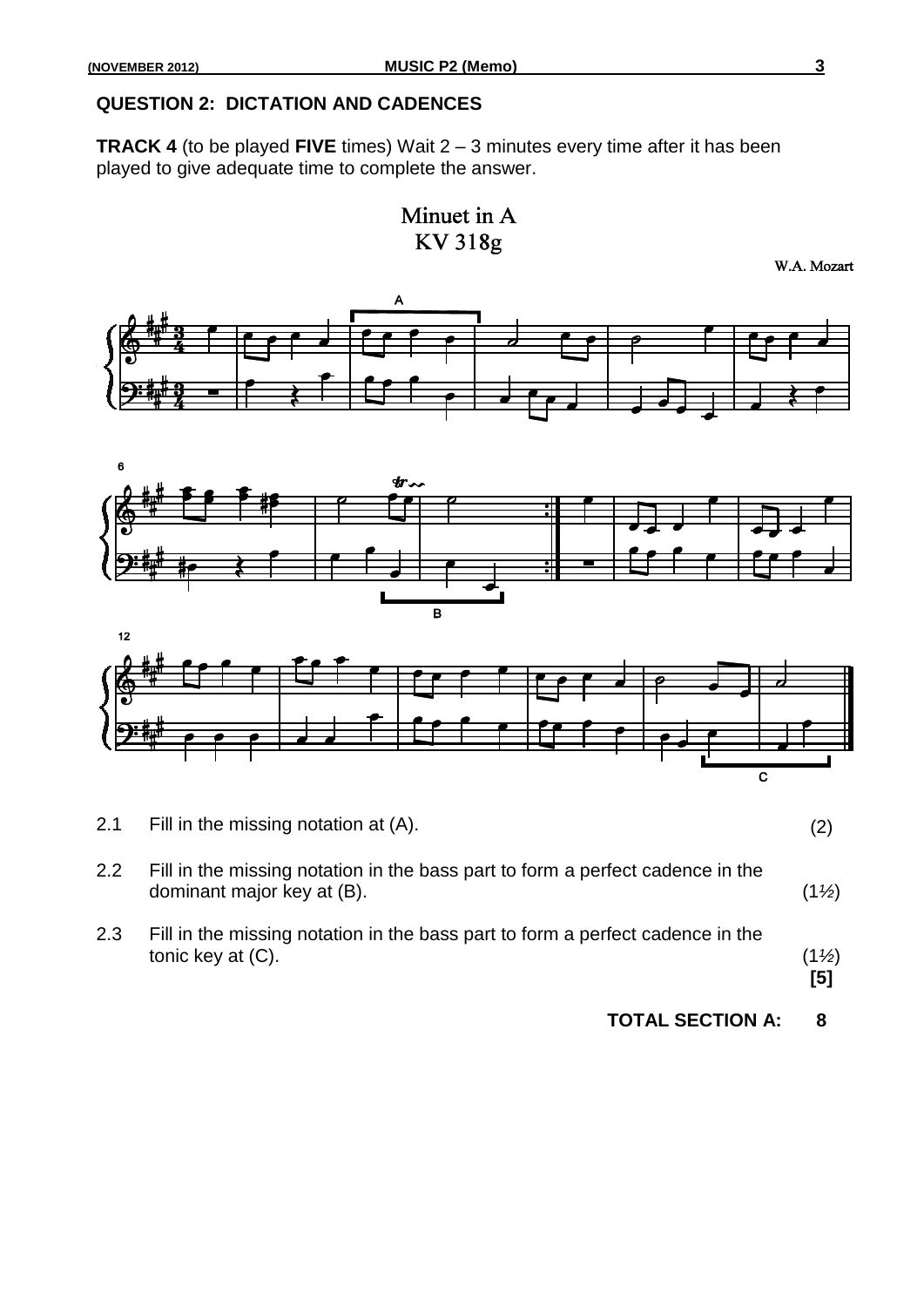#### **SECTION B: RECOGNITION OF MUSIC CONCEPTS AND GENRE**

### **QUESTION 3:** Track 5 – 7 each to be played TWICE.

Listen to the following musical extracts and describe them by completing the table below. For each track you must name the type of band or ensemble and ONE instrument that you can identify in the music.

| <b>Track</b> | <b>Band or Ensemble</b>   | <b>Instruments heard</b>                            |
|--------------|---------------------------|-----------------------------------------------------|
| Track 5      | <b>Jazz Band</b>          | <b>Saxophone/Piano</b>                              |
| Track 6      | <b>Symphony Orchestra</b> | Any instrument of the<br>orchestra will be accepted |
| Track 7      | <b>Rock Band</b>          | <b>Electric guitar</b>                              |
|              |                           |                                                     |

**QUESTION 4:** Tracks 8 – 13 to be played ONCE.

Identify the following musical extracts by giving the term for the definition that is given for each extract.

| 4.1<br>Track 8 |                 | movements.      | A large work for symphony orchestra in three or four            |
|----------------|-----------------|-----------------|-----------------------------------------------------------------|
|                |                 | <b>Answer:</b>  | Symphony                                                        |
| 4.2            | <b>Track 9</b>  |                 | A large work for a solo instrument and orchestra.               |
|                |                 | Answer:         | <b>Concerto</b>                                                 |
| 4.3            | Track 10        | and V.          | A 12-measure chord pattern that incorporates the chords I, IV   |
|                |                 | <b>Answer:</b>  | <b>12-bar Blues</b>                                             |
| 4.4            | <b>Track 11</b> | religious text. | A large-scale work for choir, orchestra and soloists based on a |
|                |                 | Answer:         | <b>Oratorio</b>                                                 |
| 4.5            | Track 12        |                 | The period in music from 1600 to 1750.                          |
|                |                 | <b>Answer:</b>  | <b>Baroque Period</b>                                           |
| 4.6            | Track 13        | clarinets.      | The section of the orchestra that includes flutes, oboes and    |
|                |                 | <b>Answer:</b>  | <b>Woodwind section</b>                                         |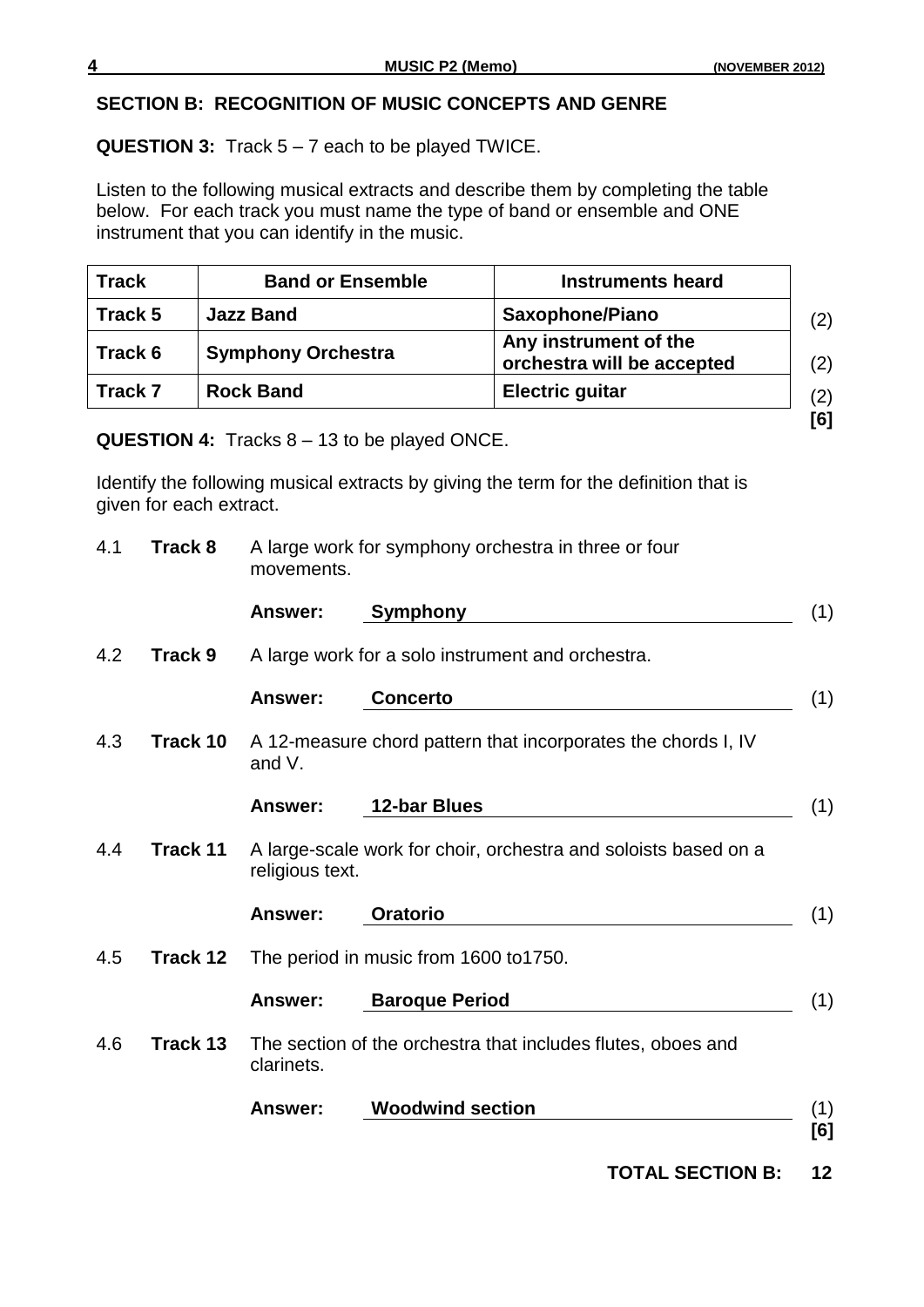#### **SECTION C: FORM**

**QUESTION 5:** TRACK 14 to be played TWICE.

Listen to the *Rondeau* from Suite No. 2 by J.S. Bach and answer the questions.